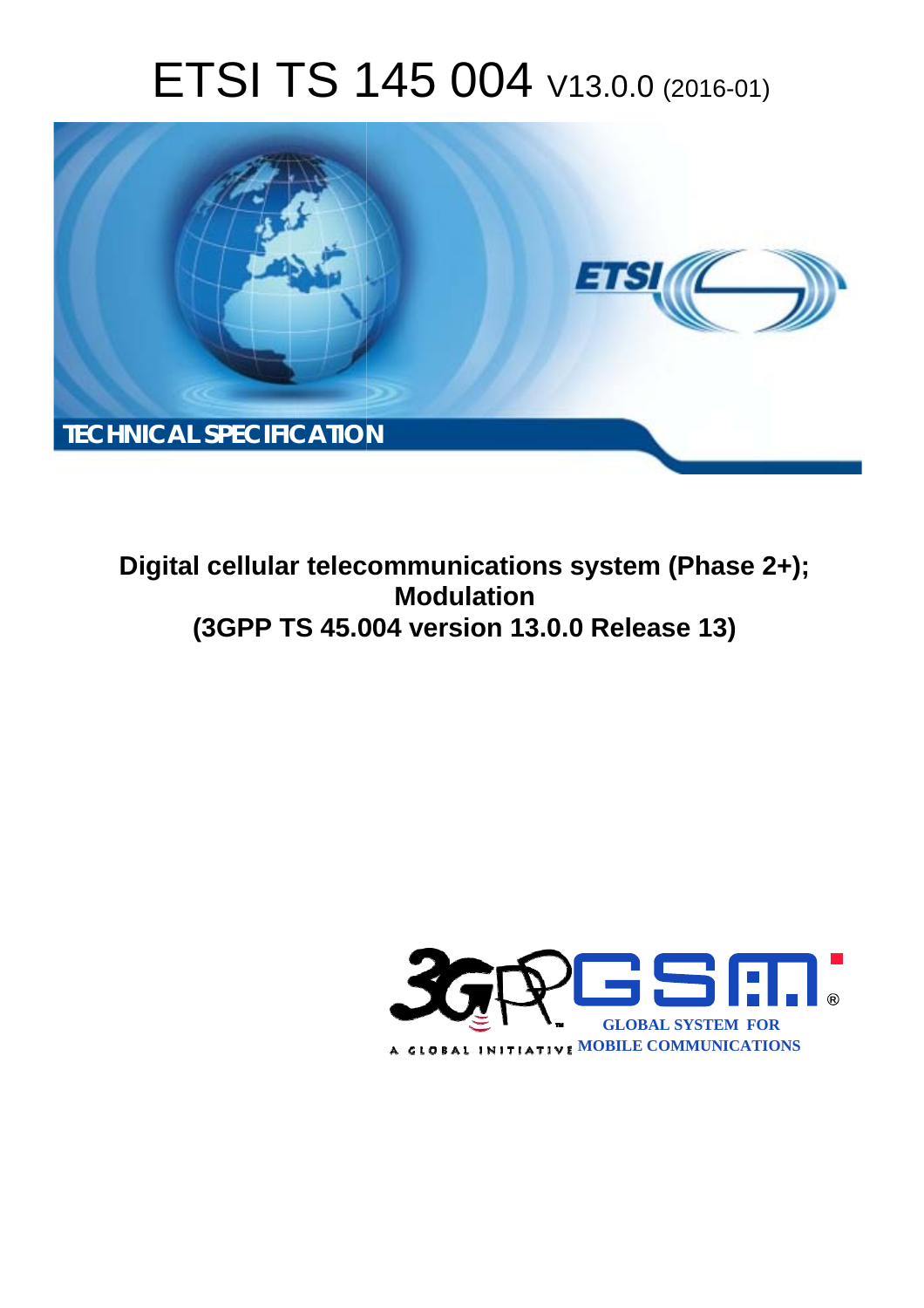Reference RTS/TSGG-0145004vd00

> Keywords **GSM**

#### *ETSI*

#### 650 Route des Lucioles F-06921 Sophia Antipolis Cedex - FRANCE

Tel.: +33 4 92 94 42 00 Fax: +33 4 93 65 47 16

Siret N° 348 623 562 00017 - NAF 742 C Association à but non lucratif enregistrée à la Sous-Préfecture de Grasse (06) N° 7803/88

#### *Important notice*

The present document can be downloaded from: <http://www.etsi.org/standards-search>

The present document may be made available in electronic versions and/or in print. The content of any electronic and/or print versions of the present document shall not be modified without the prior written authorization of ETSI. In case of any existing or perceived difference in contents between such versions and/or in print, the only prevailing document is the print of the Portable Document Format (PDF) version kept on a specific network drive within ETSI Secretariat.

Users of the present document should be aware that the document may be subject to revision or change of status. Information on the current status of this and other ETSI documents is available at <http://portal.etsi.org/tb/status/status.asp>

If you find errors in the present document, please send your comment to one of the following services: <https://portal.etsi.org/People/CommiteeSupportStaff.aspx>

#### *Copyright Notification*

No part may be reproduced or utilized in any form or by any means, electronic or mechanical, including photocopying and microfilm except as authorized by written permission of ETSI.

The content of the PDF version shall not be modified without the written authorization of ETSI. The copyright and the foregoing restriction extend to reproduction in all media.

> © European Telecommunications Standards Institute 2016. All rights reserved.

**DECT**TM, **PLUGTESTS**TM, **UMTS**TM and the ETSI logo are Trade Marks of ETSI registered for the benefit of its Members. **3GPP**TM and **LTE**™ are Trade Marks of ETSI registered for the benefit of its Members and of the 3GPP Organizational Partners.

**GSM**® and the GSM logo are Trade Marks registered and owned by the GSM Association.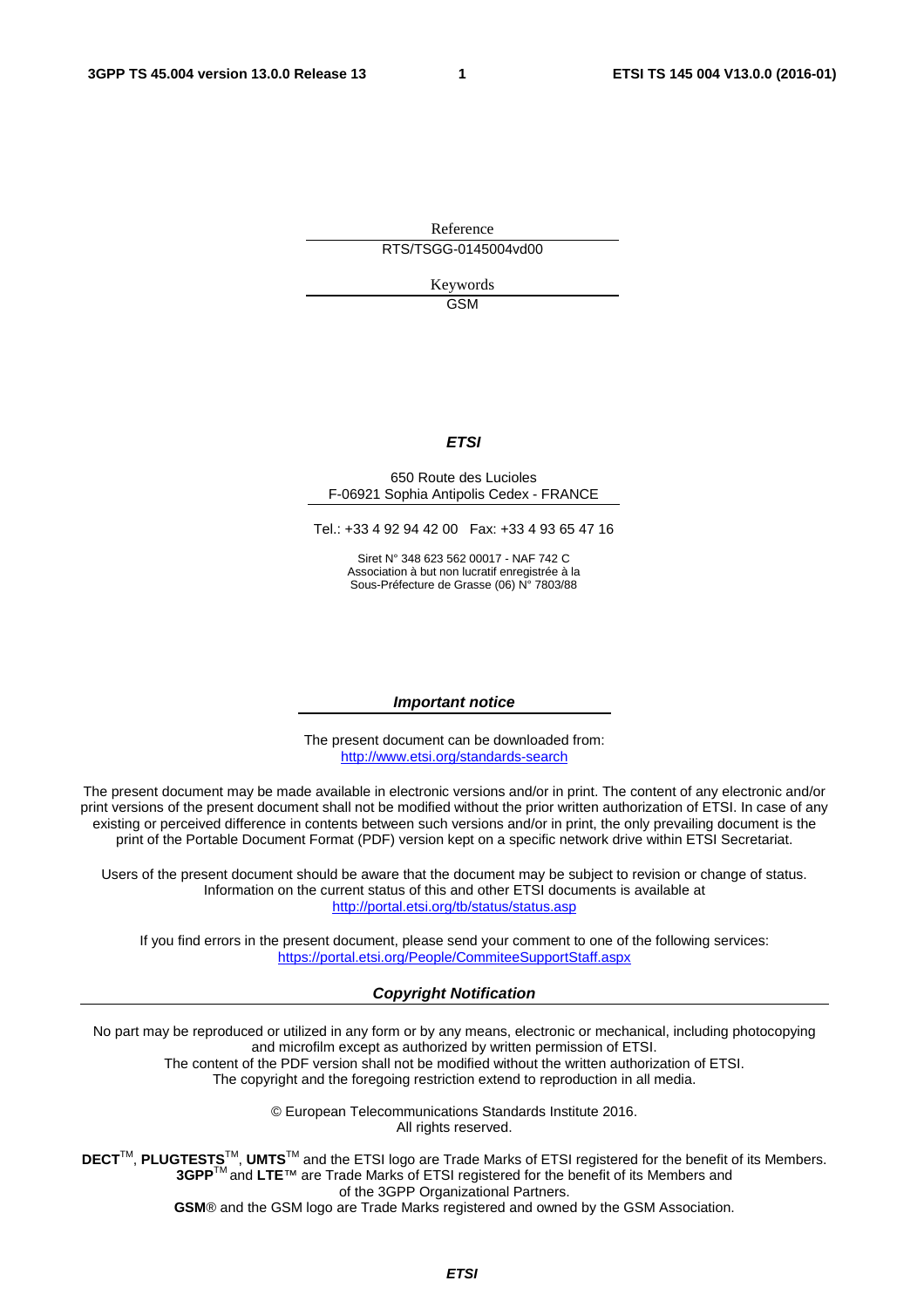# Intellectual Property Rights

IPRs essential or potentially essential to the present document may have been declared to ETSI. The information pertaining to these essential IPRs, if any, is publicly available for **ETSI members and non-members**, and can be found in ETSI SR 000 314: *"Intellectual Property Rights (IPRs); Essential, or potentially Essential, IPRs notified to ETSI in respect of ETSI standards"*, which is available from the ETSI Secretariat. Latest updates are available on the ETSI Web server [\(https://ipr.etsi.org/\)](https://ipr.etsi.org/).

Pursuant to the ETSI IPR Policy, no investigation, including IPR searches, has been carried out by ETSI. No guarantee can be given as to the existence of other IPRs not referenced in ETSI SR 000 314 (or the updates on the ETSI Web server) which are, or may be, or may become, essential to the present document.

# Foreword

This Technical Specification (TS) has been produced by ETSI 3rd Generation Partnership Project (3GPP).

The present document may refer to technical specifications or reports using their 3GPP identities, UMTS identities or GSM identities. These should be interpreted as being references to the corresponding ETSI deliverables.

The cross reference between GSM, UMTS, 3GPP and ETSI identities can be found under [http://webapp.etsi.org/key/queryform.asp.](http://webapp.etsi.org/key/queryform.asp)

# Modal verbs terminology

In the present document "**shall**", "**shall not**", "**should**", "**should not**", "**may**", "**need not**", "**will**", "**will not**", "**can**" and "**cannot**" are to be interpreted as described in clause 3.2 of the [ETSI Drafting Rules](http://portal.etsi.org/Help/editHelp!/Howtostart/ETSIDraftingRules.aspx) (Verbal forms for the expression of provisions).

"**must**" and "**must not**" are **NOT** allowed in ETSI deliverables except when used in direct citation.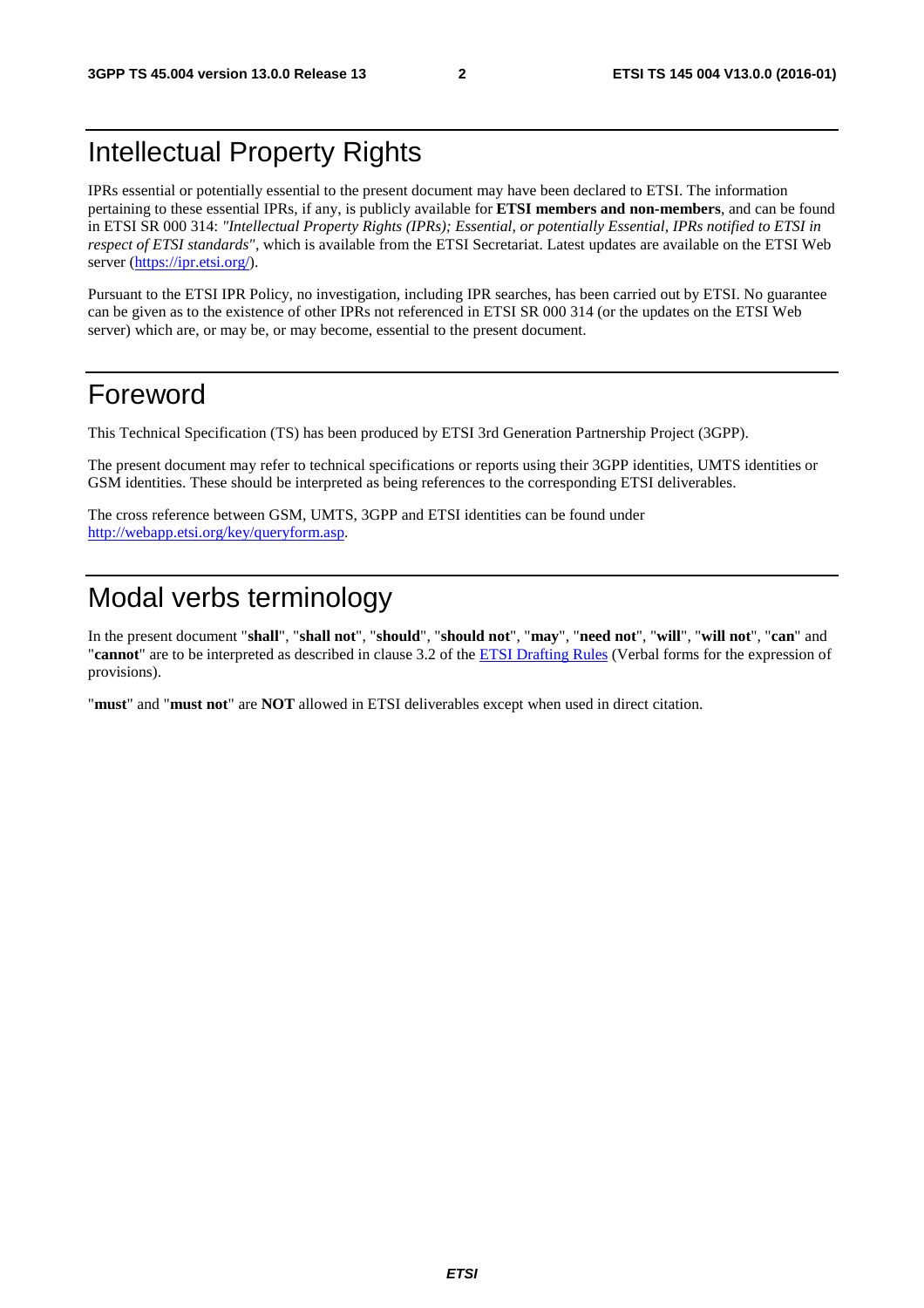$\mathbf{3}$ 

# Contents

| 1          |                                                                                             |  |  |  |  |  |
|------------|---------------------------------------------------------------------------------------------|--|--|--|--|--|
| 1.1        |                                                                                             |  |  |  |  |  |
| 1.2        |                                                                                             |  |  |  |  |  |
| 2<br>2.1   |                                                                                             |  |  |  |  |  |
| 2.2        |                                                                                             |  |  |  |  |  |
| 2.3<br>2.4 |                                                                                             |  |  |  |  |  |
| 2.5        |                                                                                             |  |  |  |  |  |
| 2.6        |                                                                                             |  |  |  |  |  |
| 3          |                                                                                             |  |  |  |  |  |
| 3.1        |                                                                                             |  |  |  |  |  |
| 3.2        |                                                                                             |  |  |  |  |  |
| 3.3        |                                                                                             |  |  |  |  |  |
| 3.4        |                                                                                             |  |  |  |  |  |
| 3.5<br>3.6 |                                                                                             |  |  |  |  |  |
|            |                                                                                             |  |  |  |  |  |
| 4          |                                                                                             |  |  |  |  |  |
| 4.1<br>4.2 |                                                                                             |  |  |  |  |  |
| 4.3        |                                                                                             |  |  |  |  |  |
| 4.4        |                                                                                             |  |  |  |  |  |
| 4.5        |                                                                                             |  |  |  |  |  |
| 4.6        |                                                                                             |  |  |  |  |  |
| 5          |                                                                                             |  |  |  |  |  |
| 5.1        |                                                                                             |  |  |  |  |  |
| 5.2        |                                                                                             |  |  |  |  |  |
| 5.3        |                                                                                             |  |  |  |  |  |
| 5.4<br>5.5 |                                                                                             |  |  |  |  |  |
| 5.6        |                                                                                             |  |  |  |  |  |
| 6          |                                                                                             |  |  |  |  |  |
| 6.1        |                                                                                             |  |  |  |  |  |
| 6.2        |                                                                                             |  |  |  |  |  |
| 6.3        |                                                                                             |  |  |  |  |  |
| 6.4        |                                                                                             |  |  |  |  |  |
| 6.5        |                                                                                             |  |  |  |  |  |
| 6.6        |                                                                                             |  |  |  |  |  |
|            | Tx filter coefficients for the spectrally wide pulse shape17<br><b>Annex A (normative):</b> |  |  |  |  |  |
|            | <b>Annex B</b> (informative):                                                               |  |  |  |  |  |
|            |                                                                                             |  |  |  |  |  |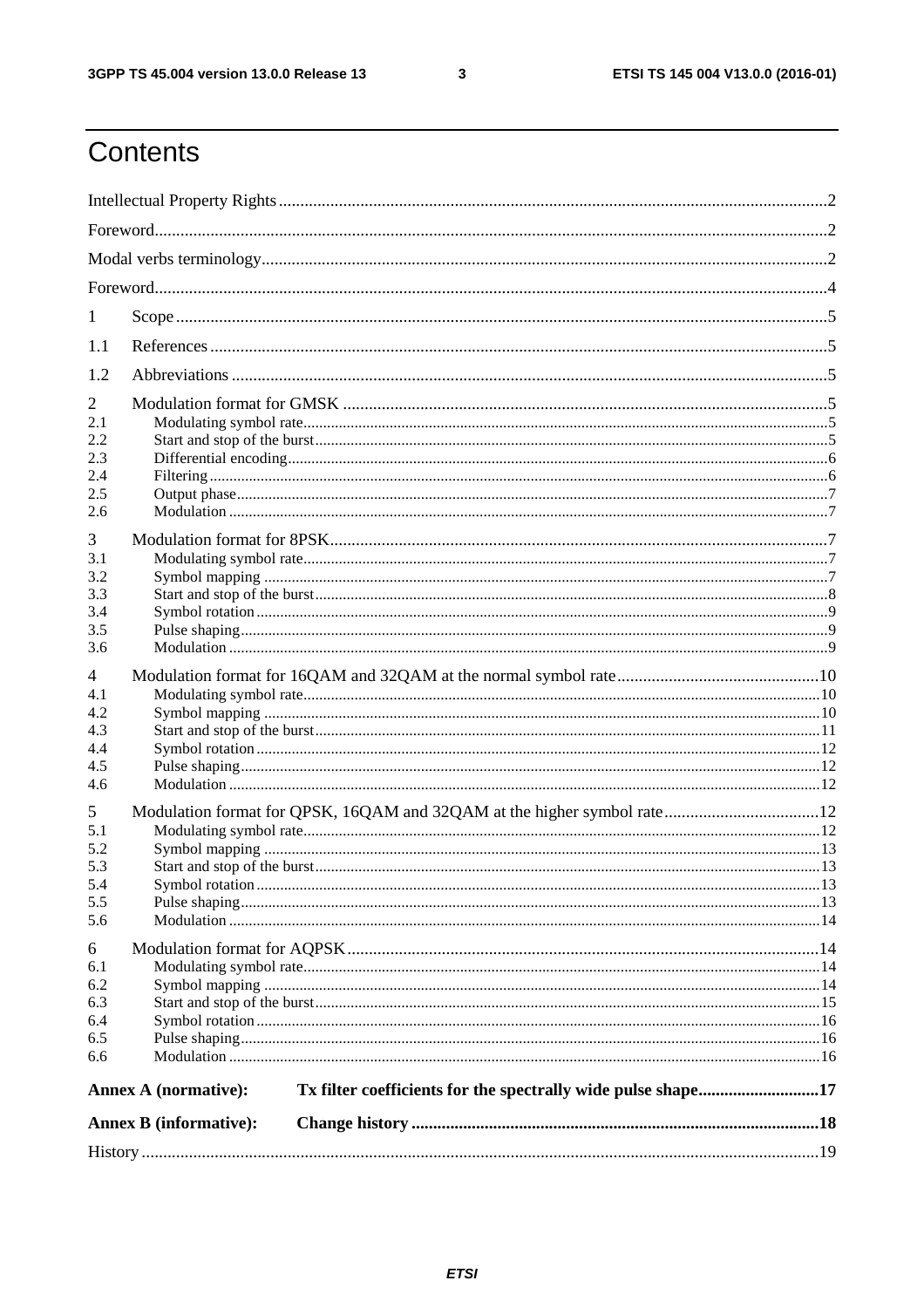# Foreword

This Technical Specification has been produced by the 3<sup>rd</sup> Generation Partnership Project (3GPP).

The contents of the present document are subject to continuing work within the TSG and may change following formal TSG approval. Should the TSG modify the contents of the present document, it will be re-released by the TSG with an identifying change of release date and an increase in version number as follows:

Version x.y.z

where:

- x the first digit:
	- 1 presented to TSG for information;
	- 2 presented to TSG for approval;
	- 3 or greater indicates TSG approved document under change control.
- y the second digit is incremented for all changes of substance, i.e. technical enhancements, corrections, updates, etc.
- z the third digit is incremented when editorial only changes have been incorporated in the document.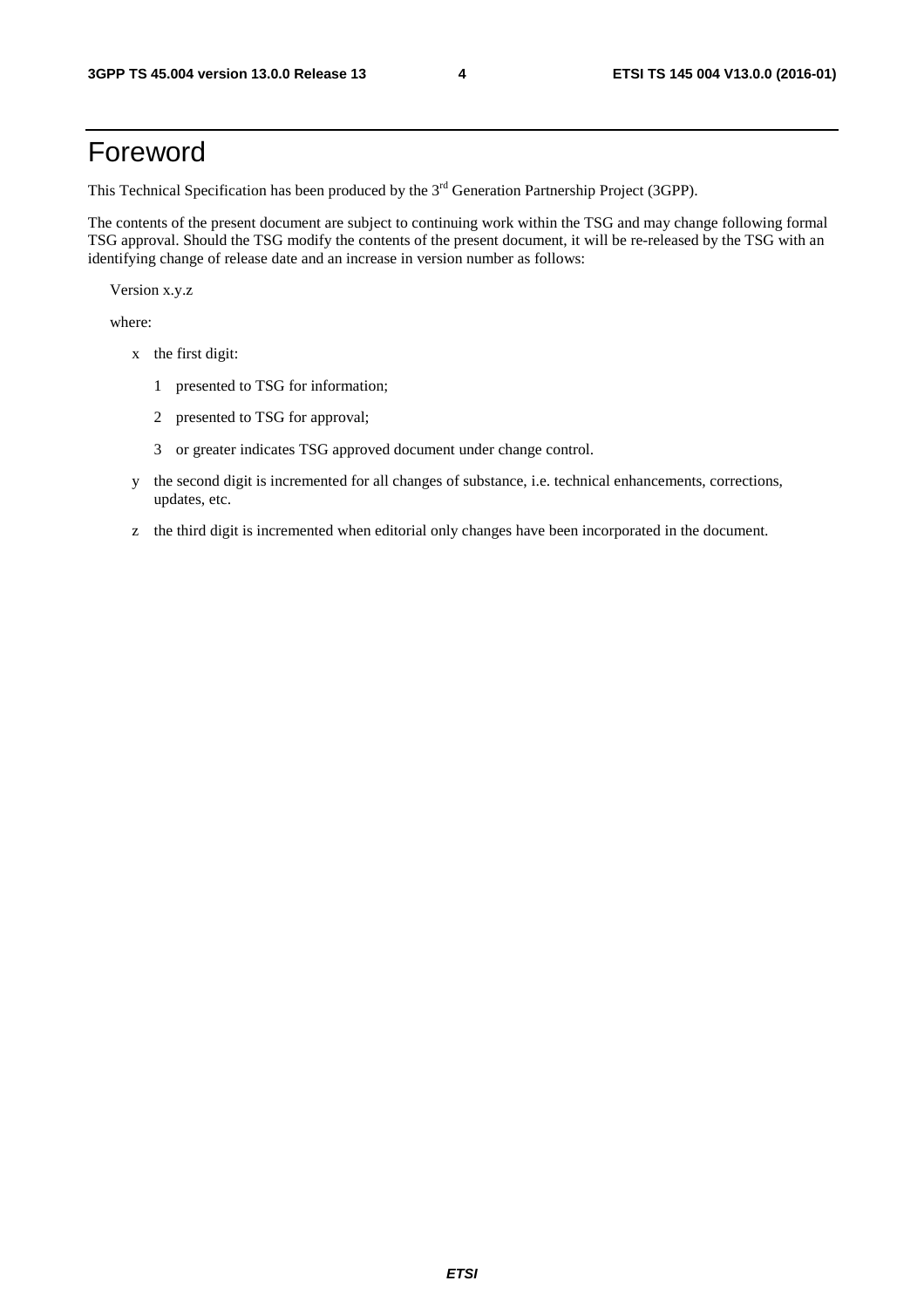### 1 Scope

The modulator receives the bits from the encryption unit, see 3GPP TS 45.001, and produces an RF signal. The filtering of the Radio Frequency (RF) signal necessary to obtain the spectral purity is not defined, neither are the tolerances associated with the theoretical filter requirements specified. These are contained in 3GPP TS 45.005.

# 1.1 References

The following documents contain provisions which, through reference in this text, constitute provisions of the present document.

- References are either specific (identified by date of publication, edition number, version number, etc.) or non-specific.
- For a specific reference, subsequent revisions do not apply.
- For a non-specific reference, the latest version applies. In the case of a reference to a 3GPP document (including a GSM document), a non-specific reference implicitly refers to the latest version of that document *in the same Release as the present document*.
- [1] 3GPP TR 21.905: 'Vocabulary for 3GPP Specifications'.
- [2] 3GPP TS 45.001: 'Physical Layer on the Radio Path (General Description)'.
- [3] 3GPP TS 45.002: 'Multiplexing and multiple access on the radio path'.
- [4] 3GPP TS 45.005: 'Radio transmission and reception'.
- [5] 3GPP TS 45.010: 'Radio subsystem synchronization'.
- [6] 3GPP TS 44.060: 'Radio Link Control/ Medium Access Control (RLC/MAC) protocol'.

# 1.2 Abbreviations

Abbreviations used in this specification are listed in 3GPP TR 21.905. In addition to abbreviations in 3GPP TR 21.905 the following abbreviation apply:

AQPSK Adaptive Quadrature Phase Shift Keying

# 2 Modulation format for GMSK

#### 2.1 Modulating symbol rate

The modulating symbol rate is the normal symbol rate which is defined as  $1/T = 1$  625/6 ksymb/s (i.e. approximately 270.833 ksymb/s), which corresponds to 1 625/6 kbit/s (i.e. 270.833 kbit/s). T is the normal symbol period (see 3GPP TS 45.010).

### 2.2 Start and stop of the burst

Before the first bit of the bursts as defined in 3GPP TS 45.002 enters the modulator, the modulator has an internal state as if a modulating bit stream consisting of consecutive ones  $(d_i = 1)$  had entered the differential encoder. Also after the last bit of the time slot, the modulator has an internal state as if a modulating bit stream consisting of consecutive ones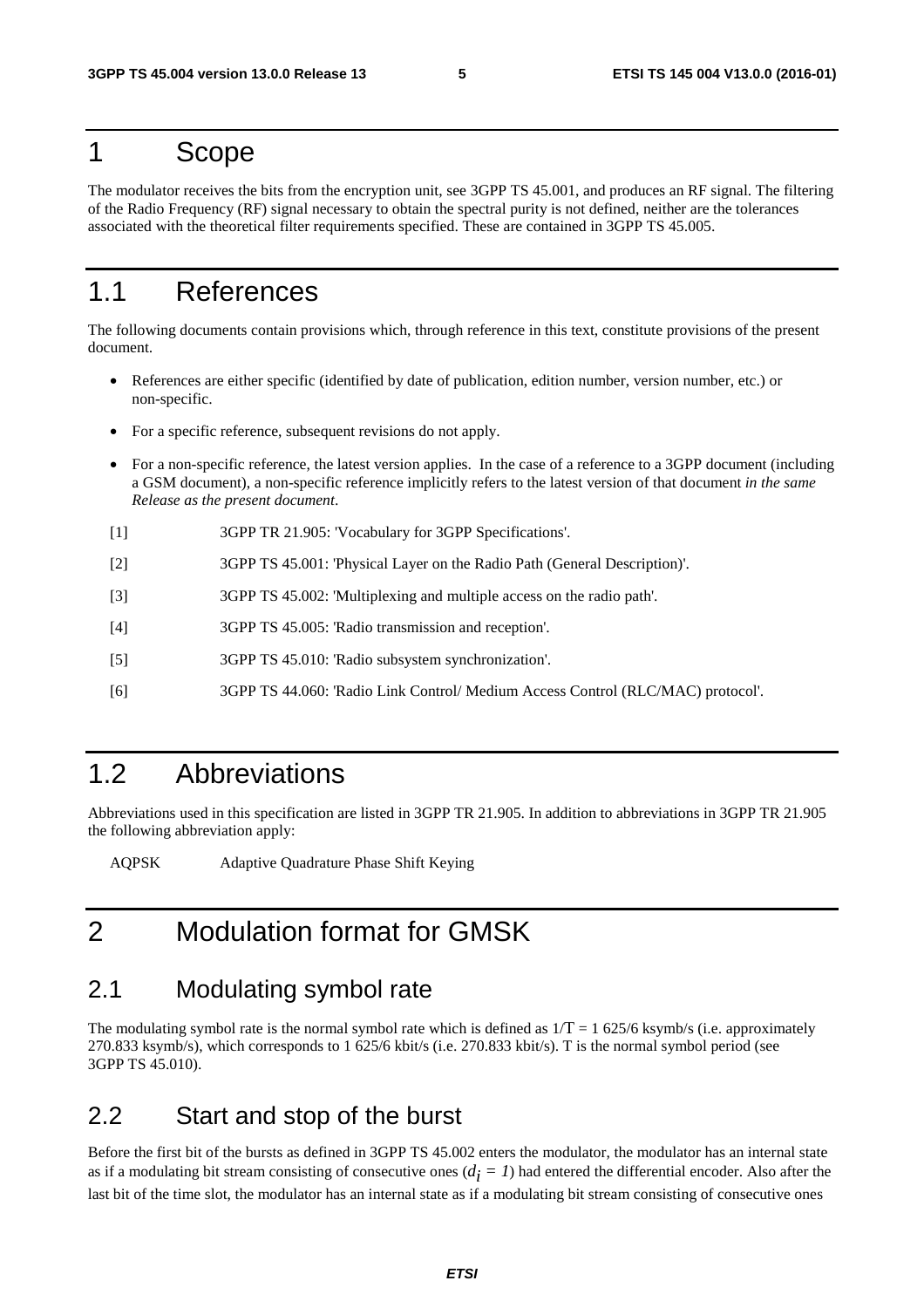$(d_i = 1)$  had continued to enter the differential encoder. These bits are called dummy bits and define the start and the stop of the active and the useful part of the burst as illustrated in figure 1. Nothing is specified about the actual phase of the modulator output signal outside the useful part of the burst.



#### **Figure 1: Relation between active part of burst, tail bits and dummy bits. For the normal burst the useful part lasts for 147 modulating bits**

### 2.3 Differential encoding

Each data value  $d_i = [0,1]$  is differentially encoded. The output of the differential encoder is:

$$
\hat{d}_i = d_i \oplus d_{i-1} \qquad (d_i \in \{0,1\})
$$

where ⊕ denotes modulo 2 addition.

The modulating data value  $\alpha_i$  input to the modulator is:

$$
\alpha_i = 1 - 2\hat{d}_i \quad (\alpha_i \in \{-1, +1\})
$$

### 2.4 Filtering

The modulating data values  $\alpha_i$  as represented by Dirac pulses excite a linear filter with impulse response defined by:

$$
g(t) = h(t) * rect\left(\frac{t}{T}\right)
$$

where the function  $rect(x)$  is defined by:

$$
rect\left(\frac{t}{T}\right) = \frac{1}{T} \qquad for \left| t \right| < \frac{T}{2}
$$

$$
rect\left(\frac{t}{T}\right) = 0 \qquad otherwise
$$

 $\overline{r}$ 

and  $*$  means convolution.  $h(t)$  is defined by: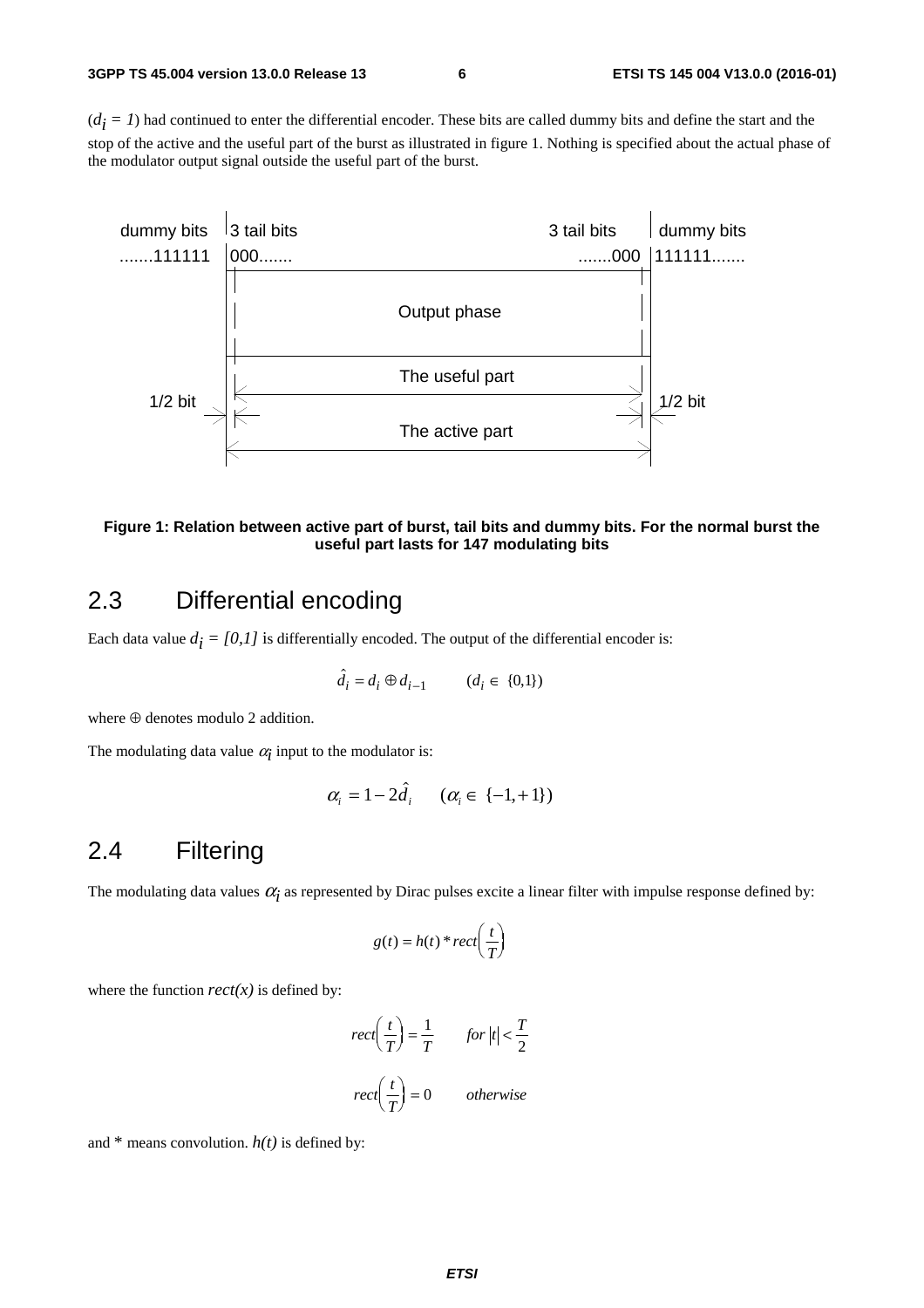$$
h(t) = \frac{\exp\left(\frac{-t^2}{2\delta^2 T^2}\right)}{\sqrt{(2\pi)}}.
$$

where  $\delta$ 

$$
S = \frac{\sqrt{\ln(2)}}{2\pi B T} \qquad \text{and } BT = 0.3
$$

where B is the 3 dB bandwidth of the filter with impulse response  $h(t)$ . This theoretical filter is associated with tolerances defined in 3GPP TS 45.005.

#### 2.5 Output phase

The phase of the modulated signal is:

$$
\varphi(t') = \sum_{i} \alpha_i \pi h \int_{-\infty}^{t'-iT} g(u) du
$$

where the modulating index *h* is  $1/2$  (maximum phase change in radians is  $\pi/2$  per data interval).

The time reference  $t' = 0$  is the start of the active part of the burst as shown in figure 1. This is also the start of the bit period of bit number 0 (the first tail bit) as defined in 3GPP TS 45.002.

#### 2.6 Modulation

The modulated RF carrier, except for start and stop of the TDMA burst may therefore be expressed as:

$$
x(t')=\sqrt{\frac{2E_c}{T}}\;.\quad \cos(2\pi\,f_0\,t'+\varphi(t')+\varphi_0)
$$

where  $E_c$  is the energy per modulating bit,  $f_0$  is the centre frequency and  $\varphi_0$  is a random phase and is constant during one burst.

# 3 Modulation format for 8PSK

# 3.1 Modulating symbol rate

The modulating symbol rate is the normal symbol rate which is defined as  $1/T = 1625/6$  ksymb/s (i.e. approximately 270.833 ksymb/s), which corresponds to 3\*1 625/6 kbit/s (i.e. 812.5 kbit/s). T is the normal symbol period (see 3GPP TS 45.010).

#### 3.2 Symbol mapping

The modulating bits are Gray mapped in groups of three to 8PSK symbols by the rule

$$
s_i = e^{j2\pi i/8}
$$

where *l* is given by table 1.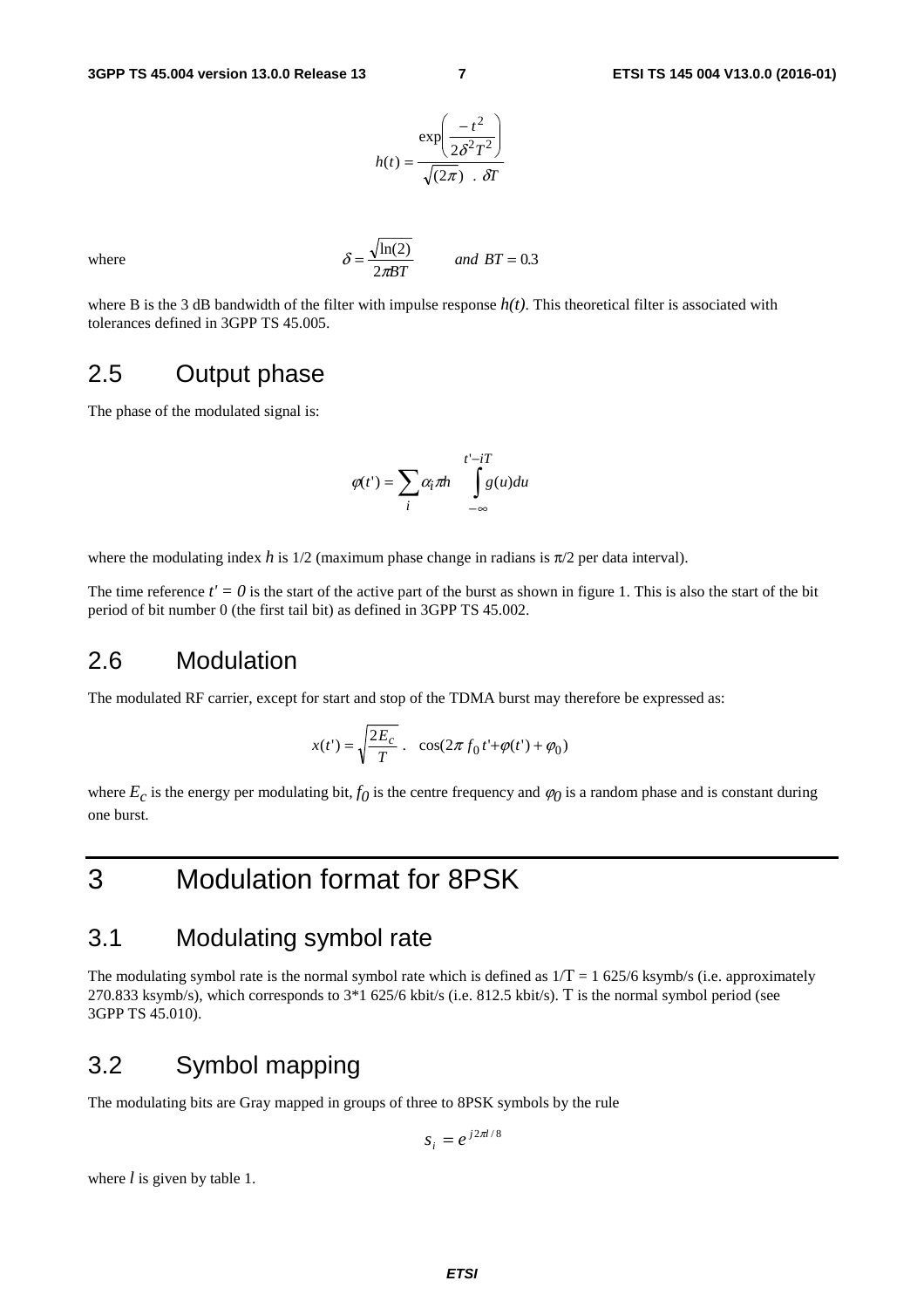|  |  | Table 1: Mapping between modulating bits and the 8PSK symbol parameter $l_{\cdot}$ |
|--|--|------------------------------------------------------------------------------------|
|--|--|------------------------------------------------------------------------------------|

| Modulating bits                    | Symbol parameter l |
|------------------------------------|--------------------|
| $d_{3i}$ , $d_{3i+1}$ , $d_{3i+2}$ |                    |
| (1,1,1)                            |                    |
| (0,1,1)                            |                    |
| (0, 1, 0)                          | 2                  |
| (0, 0, 0)                          | 3                  |
| (0, 0, 1)                          |                    |
| (1, 0, 1)                          | 5                  |
| $1{,}0{,}0)$                       | 6                  |
| 1, 1, 0                            |                    |

This is illustrated in figure 2.



**Figure 2: Symbol mapping of modulating bits into 8PSK symbols.** 

### 3.3 Start and stop of the burst

Before the first bit of the bursts as defined in 3GPP TS 45.002 enters the modulator, the state of the modulator is undefined. Also after the last bit of the burst, the state of the modulator is undefined. The tail bits (see 3GPP TS 45.002) define the start and the stop of the active and the useful part of the burst as illustrated in figure 3. Nothing is specified about the actual phase of the modulator output signal outside the useful part of the burst.



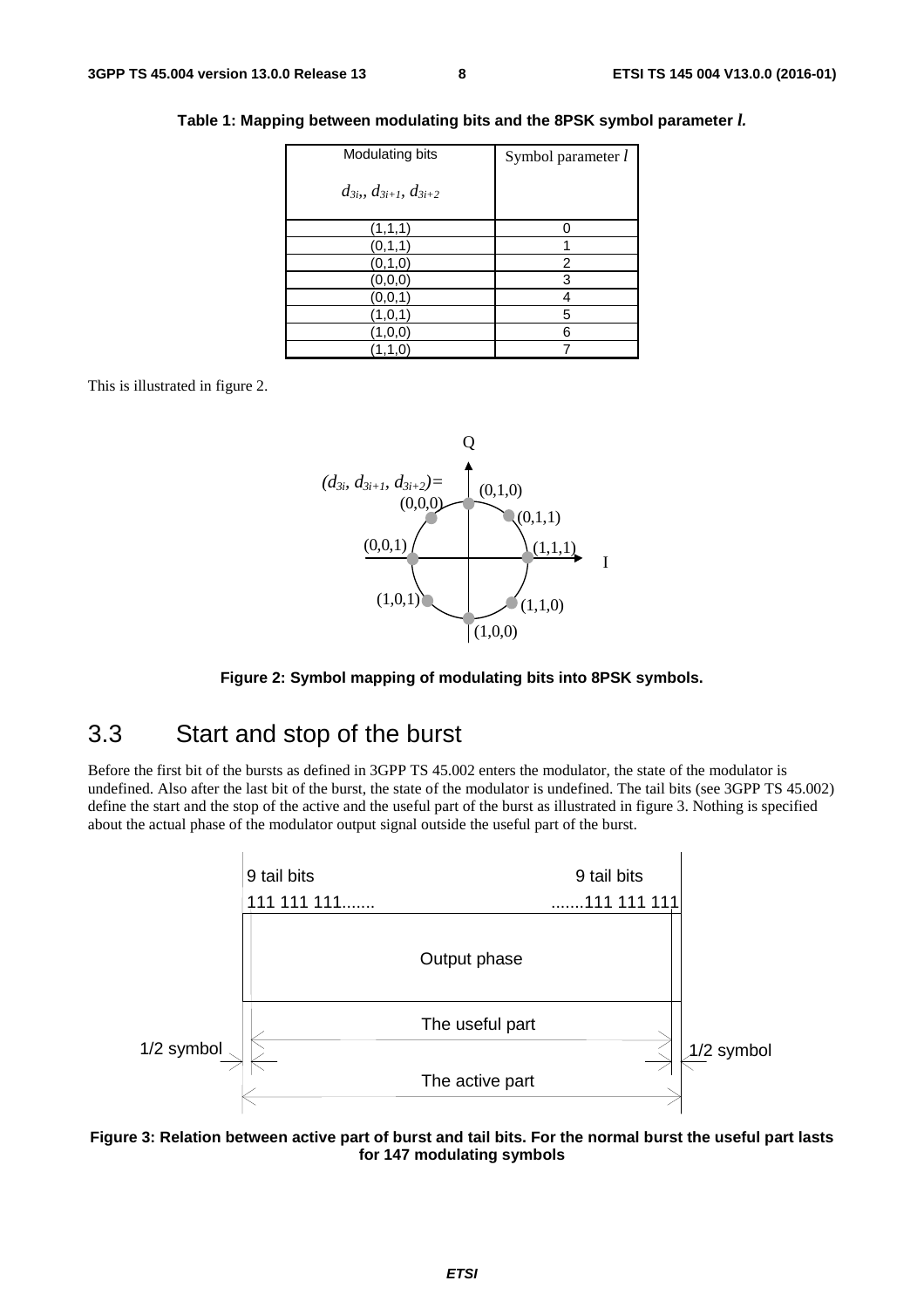#### 3.4 Symbol rotation

The 8PSK symbols are continuously rotated with 3π/8 radians per symbol before pulse shaping. The rotated symbols are defined as

$$
\hat{s}_i = s_i \cdot e^{ji3\pi/8}
$$

# 3.5 Pulse shaping

The modulating 8PSK symbols  $\hat{s}_i$  as represented by Dirac pulses excite a linear pulse shaping filter. This filter is a linearised GMSK pulse, i.e. the main component in a Laurant decomposition of the GMSK modulation. The impulse response is defined by:

$$
c_0(t) = \begin{cases} \prod_{i=0}^{3} S(t + iT), \text{ for } 0 \le t \le 5T\\ 0, \text{ else} \end{cases}
$$

where

$$
S(t) = \begin{cases} \n\sin(\pi \int_{0}^{t} g(t')dt'), \text{ for } 0 \le t \le 4T \\
\sin(\frac{\pi}{2} - \pi \int_{0}^{t-4T} g(t')dt'), \text{ for } 4T < t \le 8T \\
0, \text{ else}\n\end{cases}
$$

$$
g(t) = \frac{1}{2T} \bigg( Q(2\pi \cdot 0.3 \frac{t - 5T/2}{T\sqrt{\log_e(2)}}) - Q(2\pi \cdot 0.3 \frac{t - 3T/2}{T\sqrt{\log_e(2)}}) \bigg)
$$

 $\overline{\mathfrak{l}}$ 

⎩

and

$$
Q(t) = \frac{1}{\sqrt{2\pi}} \int_{t}^{\infty} e^{-\frac{\tau^2}{2}} d\tau.
$$

The base band signal is

$$
y(t') = \sum_{i} \hat{s}_i \cdot c_0(t'-iT+2T)
$$

The time reference  $t' = 0$  is the start of the active part of the burst as shown in figure 3. This is also the start of the symbol period of symbol number 0 (containing the first tail bit) as defined in 3GPP TS 45.002.

#### 3.6 Modulation

The modulated RF carrier during the useful part of the burst is therefore:

$$
x(t') = \sqrt{\frac{2E_s}{T}} \operatorname{Re} \left[ y(t') \cdot e^{j(2\pi f_0 t' + \varphi_0)} \right]
$$

where  $E_s$  is the energy per modulating symbol,  $f_0$  is the centre frequency and  $\varphi_0$  is a random phase and is constant during one burst.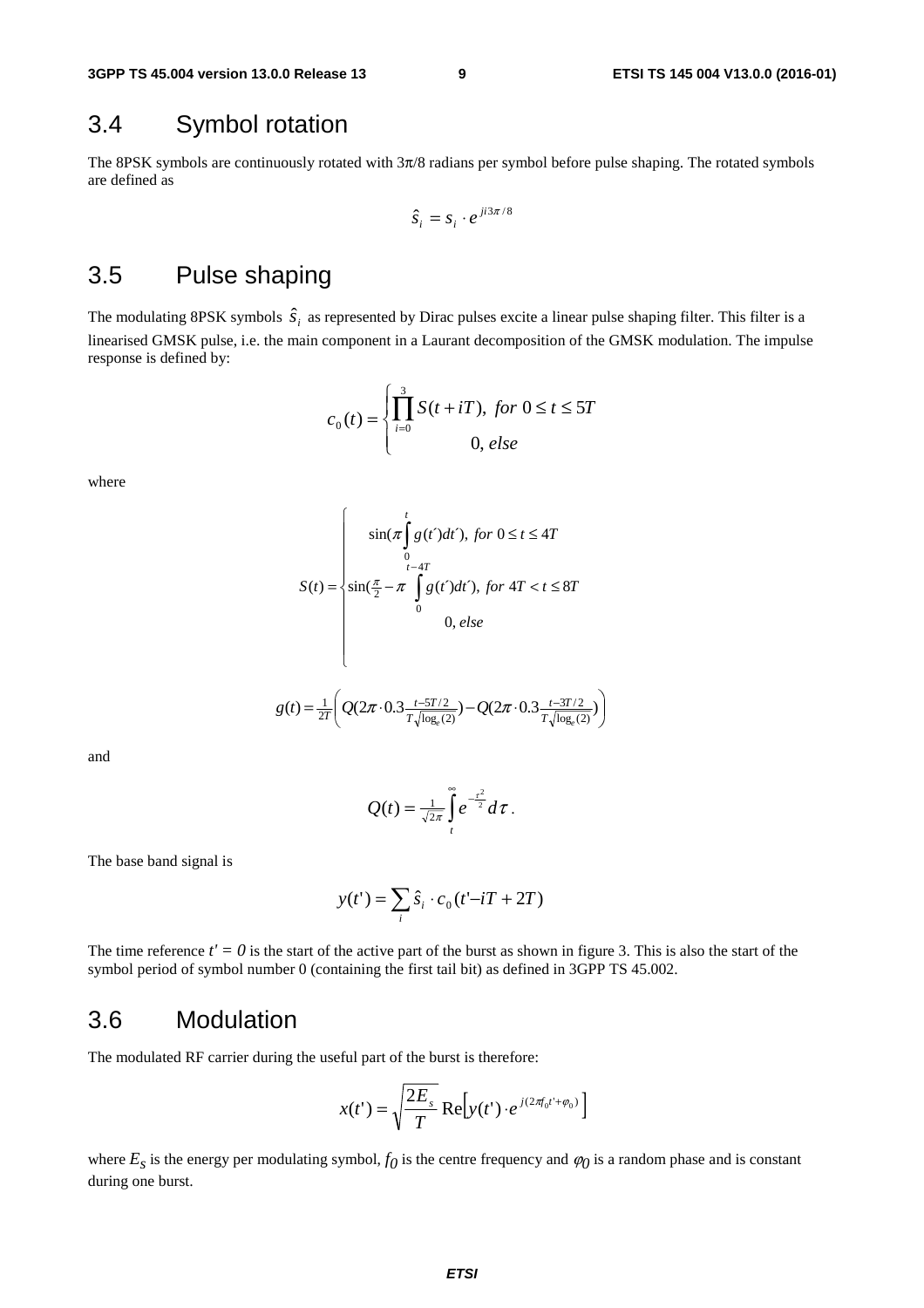# 4 Modulation format for 16QAM and 32QAM at the normal symbol rate

# 4.1 Modulating symbol rate

The modulating symbol rate is the normal symbol rate which is defined as  $1/T = 1625/6$  ksymb/s (i.e. approximately 270.833 ksymb/s), which corresponds to 4\*1625/6 kbit/s (i.e. approximately 1083.3 kbit/s) for 16QAM and to 5\*1625/6 kbit/s (i.e. approximately 1354.2 kbit/s) for 32QAM. T is the normal symbol period (see 3GPP TS 45.010).

# 4.2 Symbol mapping

The modulating bits are mapped to symbols according to Table 2 for 16QAM and Table 3 for 32QAM.

| Modulating bits                                 |                | 16QAM symbol   |  |
|-------------------------------------------------|----------------|----------------|--|
| $d_{4i}$ , $d_{4i+1}$ , $d_{4i+2}$ , $d_{4i+3}$ | $S_i$          |                |  |
|                                                 |                | Q              |  |
| (0,0,0,0)                                       | $1/\sqrt{10}$  | $1/\sqrt{10}$  |  |
| (0,0,0,1)                                       | $1/\sqrt{10}$  | $3/\sqrt{10}$  |  |
| (0,0,1,0)                                       | $3/\sqrt{10}$  | $1/\sqrt{10}$  |  |
| (0,0,1,1)                                       | $3/\sqrt{10}$  | $3/\sqrt{10}$  |  |
| (0,1,0,0)                                       | $1/\sqrt{10}$  | $-1/\sqrt{10}$ |  |
| (0,1,0,1)                                       | $1/\sqrt{10}$  | $-3/\sqrt{10}$ |  |
| (0,1,1,0)                                       | $3/\sqrt{10}$  | $-1/\sqrt{10}$ |  |
| (0,1,1,1)                                       | $3/\sqrt{10}$  | $-3/\sqrt{10}$ |  |
| (1,0,0,0)                                       | $-1/\sqrt{10}$ | $1/\sqrt{10}$  |  |
| (1,0,0,1)                                       | $-1/\sqrt{10}$ | $3/\sqrt{10}$  |  |
| (1,0,1,0)                                       | $-3/\sqrt{10}$ | $1/\sqrt{10}$  |  |
| (1,0,1,1)                                       | $-3/\sqrt{10}$ | $3/\sqrt{10}$  |  |
| (1,1,0,0)                                       | $-1/\sqrt{10}$ | $-1/\sqrt{10}$ |  |
| (1,1,0,1)                                       | $-1/\sqrt{10}$ | $-3/\sqrt{10}$ |  |
| (1,1,1,0)                                       | $-3/\sqrt{10}$ | $-1/\sqrt{10}$ |  |
| (1,1,1,1)                                       | $-3/\sqrt{10}$ | $-3/\sqrt{10}$ |  |

#### **Table 2: Mapping between modulating bits and 16QAM symbols***.*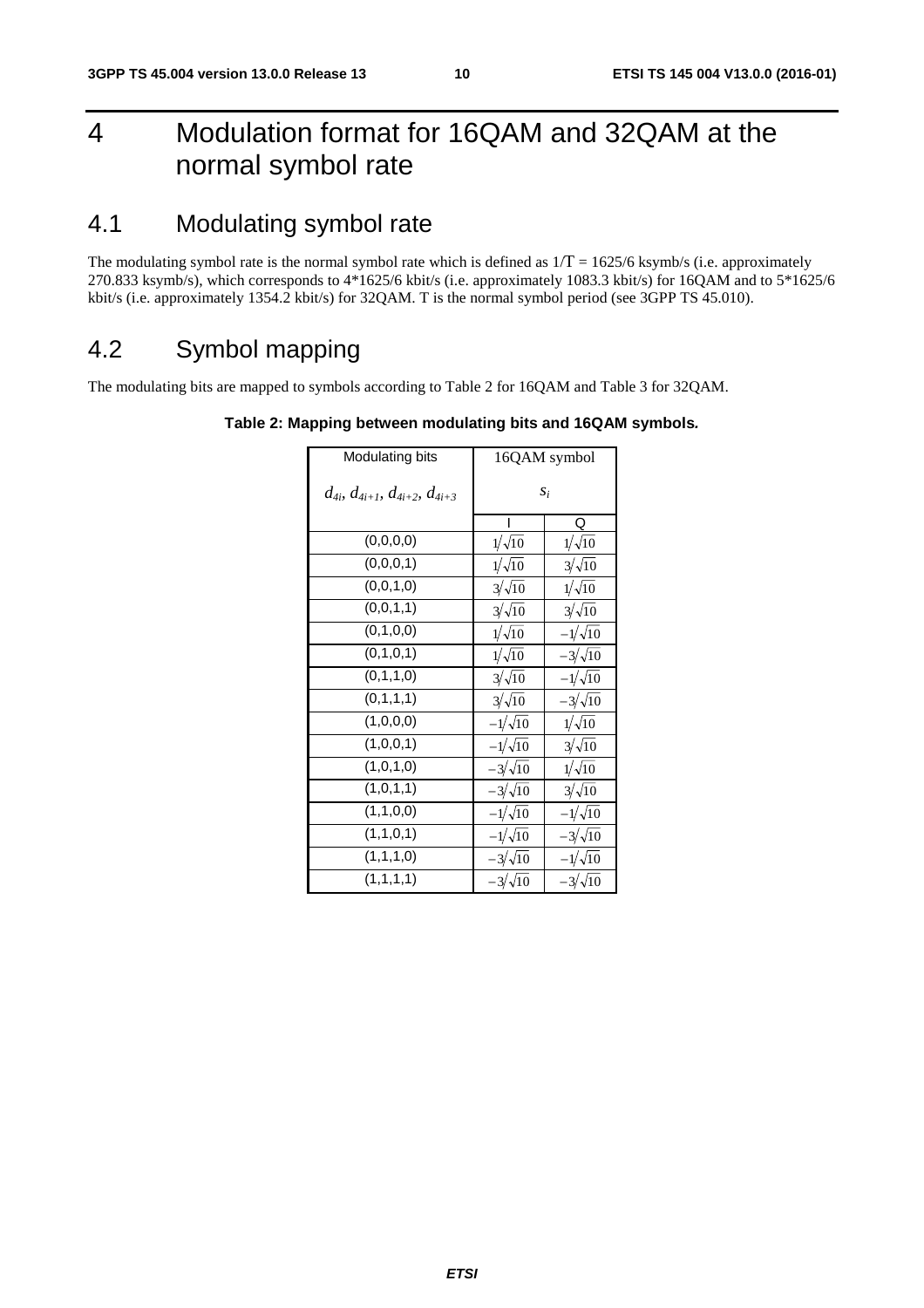| Modulating bits                                              |                | 32QAM symbol   |
|--------------------------------------------------------------|----------------|----------------|
| $d_{5i}$ , $d_{5i+1}$ , $d_{5i+2}$ , $d_{5i+3}$ , $d_{5i+4}$ | $S_i$          |                |
|                                                              | I              | Q              |
| (0,0,0,0,0)                                                  | $-3/\sqrt{20}$ | $-5/\sqrt{20}$ |
| (0,0,0,0,1)                                                  | $-1/\sqrt{20}$ | $-5/\sqrt{20}$ |
| (0,0,0,1,0)                                                  | $-3/\sqrt{20}$ | $5/\sqrt{20}$  |
| (0,0,0,1,1)                                                  | $-1/\sqrt{20}$ | $5/\sqrt{20}$  |
| (0,0,1,0,0)                                                  | $-5/\sqrt{20}$ | $-3/\sqrt{20}$ |
| (0,0,1,0,1)                                                  | $-5/\sqrt{20}$ | $-1/\sqrt{20}$ |
| (0,0,1,1,0)                                                  | $-5/\sqrt{20}$ | $3/\sqrt{20}$  |
| (0,0,1,1,1)                                                  | $-5/\sqrt{20}$ | $1/\sqrt{20}$  |
| (0,1,0,0,0)                                                  | $-1/\sqrt{20}$ | $-3/\sqrt{20}$ |
| (0,1,0,0,1)                                                  | $-1/\sqrt{20}$ | $-1/\sqrt{20}$ |
| (0,1,0,1,0)                                                  | $-1/\sqrt{20}$ | $3/\sqrt{20}$  |
| (0,1,0,1,1)                                                  | $-1/\sqrt{20}$ | $\sqrt{20}$    |
| (0,1,1,0,0)                                                  | $-3/\sqrt{20}$ | $-3/\sqrt{20}$ |
| (0,1,1,0,1)                                                  | $-3/\sqrt{20}$ | $-1/\sqrt{20}$ |
| (0,1,1,1,0)                                                  | $-3/\sqrt{20}$ | $3/\sqrt{20}$  |
| (0,1,1,1,1)                                                  | $-3/\sqrt{20}$ | $1/\sqrt{20}$  |
| (1,0,0,0,0)                                                  | $3/\sqrt{20}$  | $-5/\sqrt{20}$ |
| (1,0,0,0,1)                                                  | $1/\sqrt{20}$  | $-5/\sqrt{20}$ |
| (1,0,0,1,0)                                                  | $3/\sqrt{20}$  | $5/\sqrt{20}$  |
| (1,0,0,1,1)                                                  | $1/\sqrt{20}$  | $5/\sqrt{20}$  |
| (1,0,1,0,0)                                                  | $5/\sqrt{20}$  | $-3/\sqrt{20}$ |
| (1,0,1,0,1)                                                  | $5/\sqrt{20}$  | $-1/\sqrt{20}$ |
| (1,0,1,1,0)                                                  | $5/\sqrt{20}$  | $3/\sqrt{20}$  |
| (1,0,1,1,1)                                                  | $5/\sqrt{20}$  | $1/\sqrt{20}$  |
| (1,1,0,0,0)                                                  | $1/\sqrt{20}$  | $-3/\sqrt{20}$ |
| (1,1,0,0,1)                                                  | $\sqrt{20}$    | $-1/\sqrt{20}$ |
| (1,1,0,1,0)                                                  | $\sqrt{20}$    | $3/\sqrt{20}$  |
| (1,1,0,1,1)                                                  | $1/\sqrt{20}$  | $1/\sqrt{20}$  |
| (1,1,1,0,0)                                                  | $3/\sqrt{20}$  | $3/\sqrt{20}$  |
| (1,1,1,0,1)                                                  | $3/\sqrt{20}$  | $-1/\sqrt{20}$ |
| (1,1,1,1,0)                                                  | $3/\sqrt{20}$  | $3/\sqrt{20}$  |
| (1,1,1,1,1)                                                  | $3/\sqrt{20}$  | $\sqrt{20}$    |

**Table 3: Mapping between modulating bits and 32QAM symbols***.* 

# 4.3 Start and stop of the burst

Before the first bit of the bursts as defined in 3GPP TS 45.002 enters the modulator, the state of the modulator is undefined. Also after the last bit of the burst, the state of the modulator is undefined. The tail symbols (see 3GPP TS 45.002) define the start and the stop of the active and the useful part of the burst as illustrated in figure 4. Nothing is specified about the actual phase of the modulator output signal outside the useful part of the burst.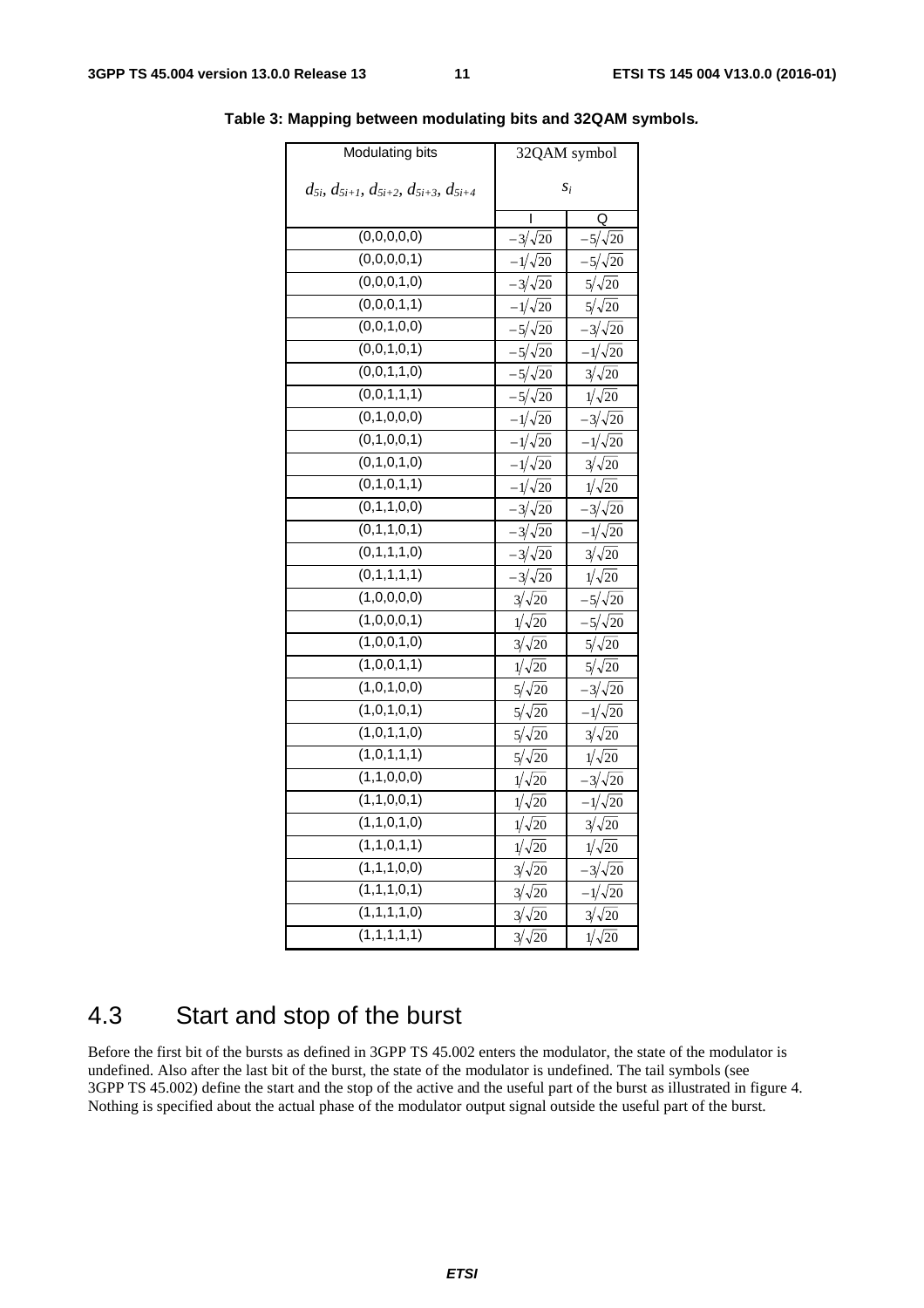

Figure 4: Relation between active part of burst and tail symbols. For the normal burst the useful part lasts for 147 modulating symbols.

#### 4.4 Symbol rotation

The symbols are continuously rotated with φ radians per symbol before pulse shaping, where  $\varphi = \pi/4$  and  $-\pi/4$  for 16QAM and 32QAM respectively. The rotated symbols are defined as

$$
\hat{s}_i = s_i \cdot e^{ji\varphi}
$$

# 4.5 Pulse shaping

The modulating symbols  $\hat{S}_i$  as represented by Dirac pulses excite a linear pulse shaping filter. This filter is the linearised GMSK pulse as defined in 3.5.

#### 4.6 Modulation

The modulated RF carrier during the useful part of the burst is:

$$
x(t') = \sqrt{\frac{2E_s}{T}} \operatorname{Re} \left[ y(t') \cdot e^{j(2\pi \theta_0 t' + \varphi_0)} \right]
$$

where  $y(t')$  is the base band signal (see 3.5),,  $E_s$  is the energy per modulating symbol,  $f_0$  is the centre frequency and  $\varphi_0$ is a random phase and is constant during one burst.

# 5 Modulation format for QPSK, 16QAM and 32QAM at the higher symbol rate

### 5.1 Modulating symbol rate

The modulating symbol rate is the higher symbol rate which is defined as  $1/T = 325$  ksymb/s, which corresponds to 650 kbit/s for QPSK, to 1300 kbit/s for 16QAM and to 1625 kbit/s for 32QAM. T is the reduced symbol period (see 3GPP TS 45.010).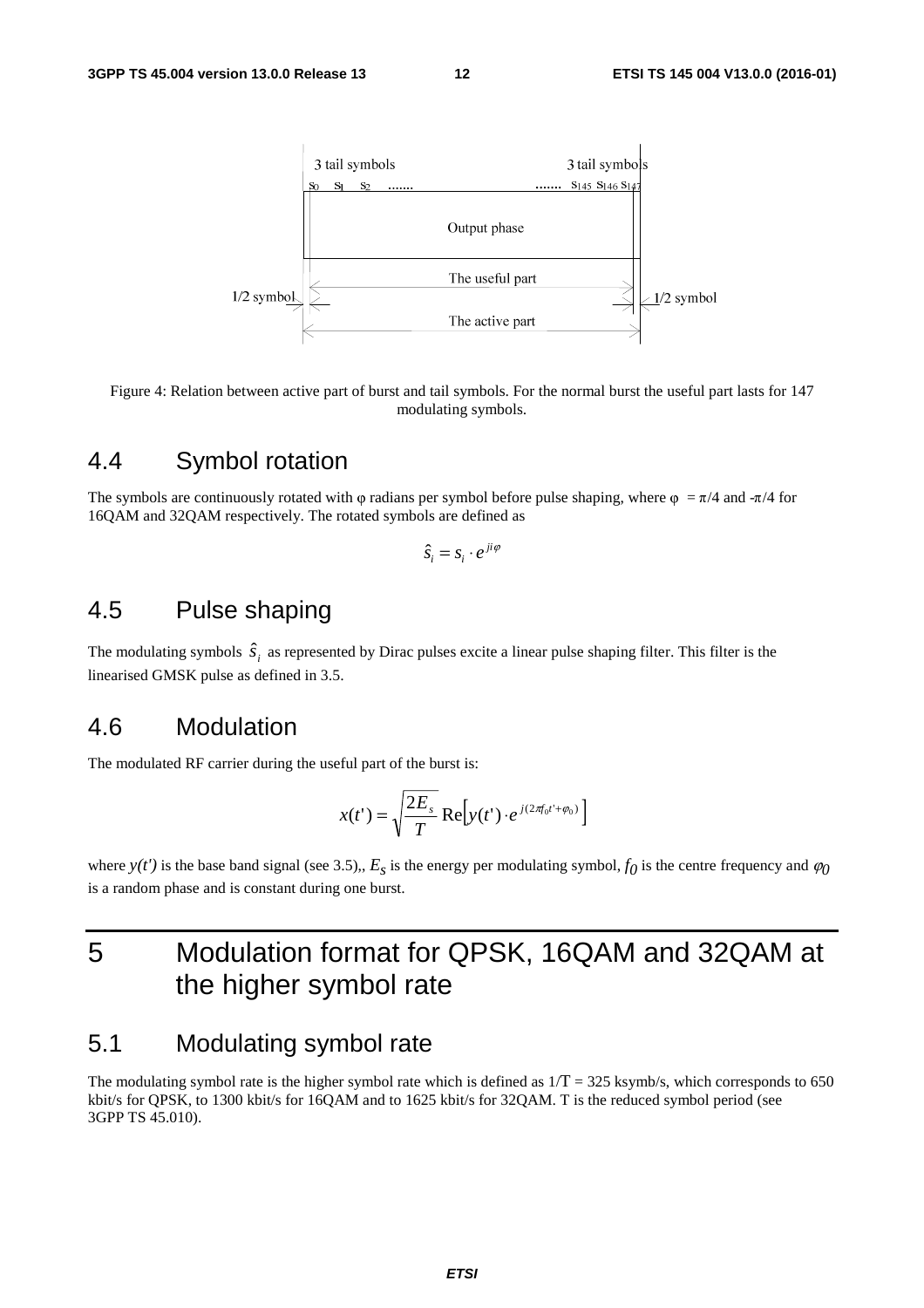# 5.2 Symbol mapping

The modulating bits are mapped to symbols according to Table 4 for QPSK, Table 2 for 16QAM and Table 3 for 32QAM..

| Modulating bits       | QPSK symbol |             |  |
|-----------------------|-------------|-------------|--|
| $d_{2i}$ , $d_{2i+1}$ | $S_i$       |             |  |
|                       |             | Q           |  |
| (0, 0)                | $\sqrt{2}$  | $/\sqrt{2}$ |  |
| (0,1)                 | $\sqrt{2}$  | $\sqrt{2}$  |  |
| (1,0)                 | J2          | $\sqrt{2}$  |  |
| (1,1)                 |             |             |  |

#### **Table 4: Mapping between modulating bits and QPSK symbols***.*

# 5.3 Start and stop of the burst

Before the first bit of the bursts as defined in 3GPP TS 45.002 enters the modulator, the state of the modulator is undefined. Also after the last bit of the burst, the state of the modulator is undefined. The tail symbols (see 3GPP TS 45.002) define the start and the stop of the active and the useful part of the burst as illustrated in figure 5. Nothing is specified about the actual phase of the modulator output signal outside the useful part of the burst.



Figure 5: Relation between active part of burst and tail symbols. For the higher symbol rate burst (see 3GPP TS 45.001) the useful part lasts for 176 modulating symbols.

#### 5.4 Symbol rotation

The symbols are continuously rotated with  $\varphi$  radians per symbol before pulse shaping, where  $\varphi = 3\pi/4$ ,  $\pi/4$  and  $-\pi/4$  for QPSK, 16QAM and 32QAM respectively. The rotated symbols are defined as

$$
\hat{s}_i = s_i \cdot e^{ji\varphi}
$$

### 5.5 Pulse shaping

The modulating symbols  $\hat{s}$ , as represented by Dirac pulses excite one of the following linear pulse shaping filters:

• A spectrally wide pulse shape  $c'(t)$ , where  $c'(t)$  is the continuous time representation of a discrete time pulse shape  $c_n = c'((n-1)T_s)$ , which is defined in Annex A, where  $T_s$  is the sampling period which for the purpose of the pulse shape definition, is *T*/16, and *n* = 1, 2, ..., 97.

The base band signal is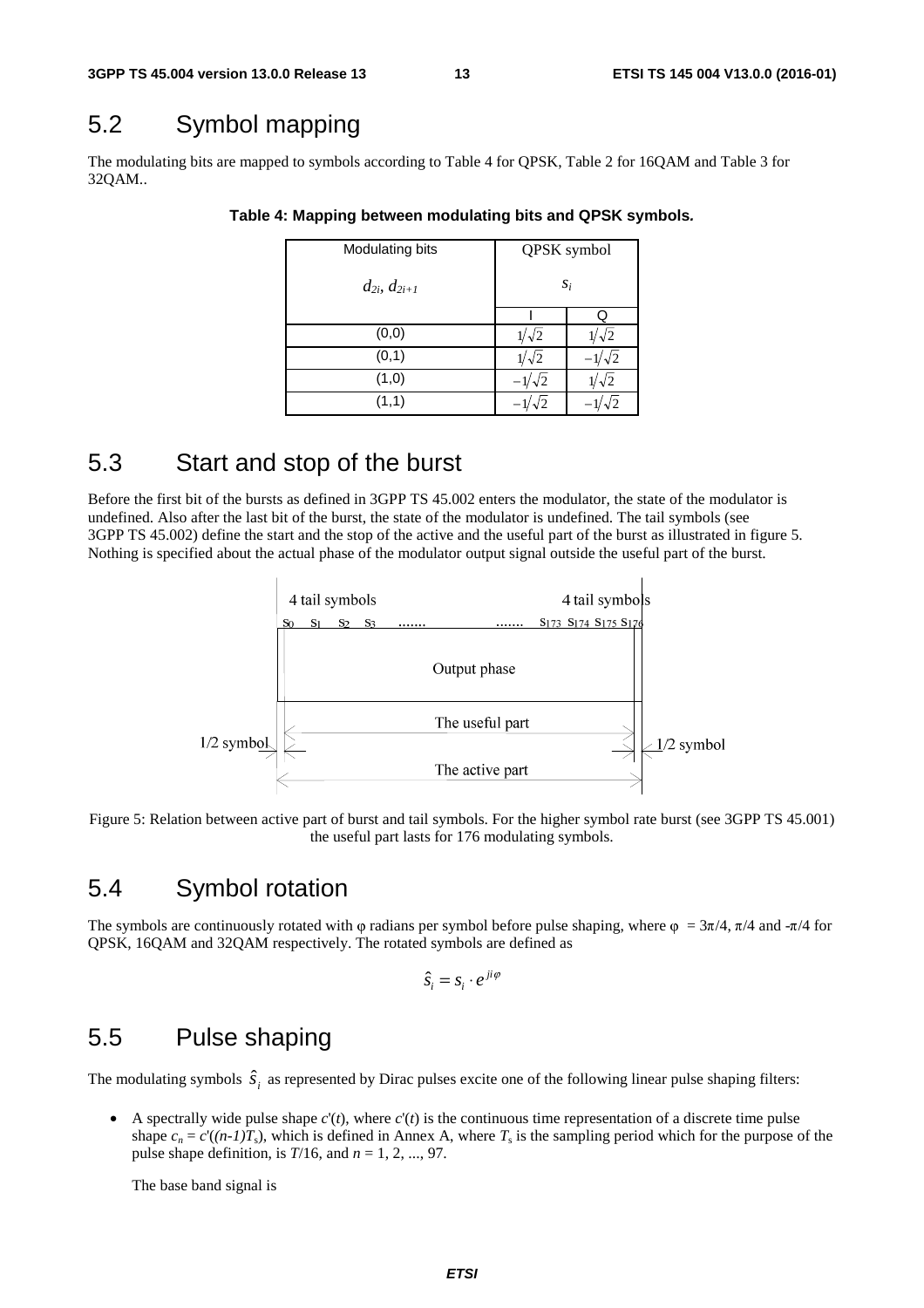$$
y(t') = \sum_{i} \hat{s}_i \cdot c'(t'-iT+2.5T)
$$

- NOTE: A closed-form expression of  $c'(t)$  is not available because the spectrally wide pulse shape was numerically optimised based on a set of discrete filter coefficients. The continuous time function can be obtained by:
	- low-pass filtering the discrete time function with a pass-band of 400 kHz and a stop-band beginning at 2600 kHz and;
	- truncating the duration to the time interval [0, 6T].

An example for such a low-pass filter is a raised cosine filter with the impulse response

r(t) = si(2πt•2600 kHz)•cos(2πt•2200 kHz)/(1–(4 t•2200 kHz)<sup>2</sup>)

with  $si(x)=sin(x)/x$ ,

resulting in 
$$
c'(t) = \sum_{n=1}^{97} c_n r(t - (n-1)T_s)
$$
 for  $0 \le t \le 6T$  and  $c'(t) = 0$  for  $t < 0$  or  $t > 6T$ .

- A spectrally narrow pulse shape,  $c_0(t)$ , which is the linearised GMSK pulse as defined in subclause 3.5 for the normal symbol period.
- NOTE: The linearised GMSK pulse is not scaled to the reduced symbol period. Hence its duration in terms of the reduced symbol period is 6T.

The base band signal is

$$
y(t') = \sum_{i} \hat{s}_i \cdot c_0(t'-iT+2.5T)
$$

The time reference  $t' = 0$  is the start of the active part of the burst as shown in figure 3. This is also the start of the symbol period of symbol number 0 (containing the first tail bit) as defined in 3GPP TS 45.002.

For the uplink, the pulse shape that shall be used when transmitting a burst is dependent on the parameter 'Pulse format' that is sent during assignment (see 3GPP TS 44.060). For the downlink the spectrally narrow pulse shape shall be used.

#### 5.6 Modulation

The modulated RF carrier during the useful part of the burst is:

$$
x(t') = \sqrt{\frac{2E_s}{T}} \operatorname{Re}\left[ y(t') \cdot e^{j(2\pi f_0 t' + \varphi_0)} \right]
$$

where  $E_s$  is the energy per modulating symbol,  $f_0$  is the centre frequency and  $\varphi_0$  is a random phase and is constant during one burst.

# 6 Modulation format for AQPSK

#### 6.1 Modulating symbol rate

The modulating symbol rate is the normal symbol rate which is defined as  $1/T = 1$  625/6 ksymb/s (i.e. approximately 270,833 ksymb/s), which corresponds to 2\*1 625/6 kbit/s (i.e. 541,666 kbit/s). T is the normal symbol period (see 3GPP TS 45.010).

#### 6.2 Symbol mapping

The modulating bits are mapped to the quaternary symbols according to Table 5.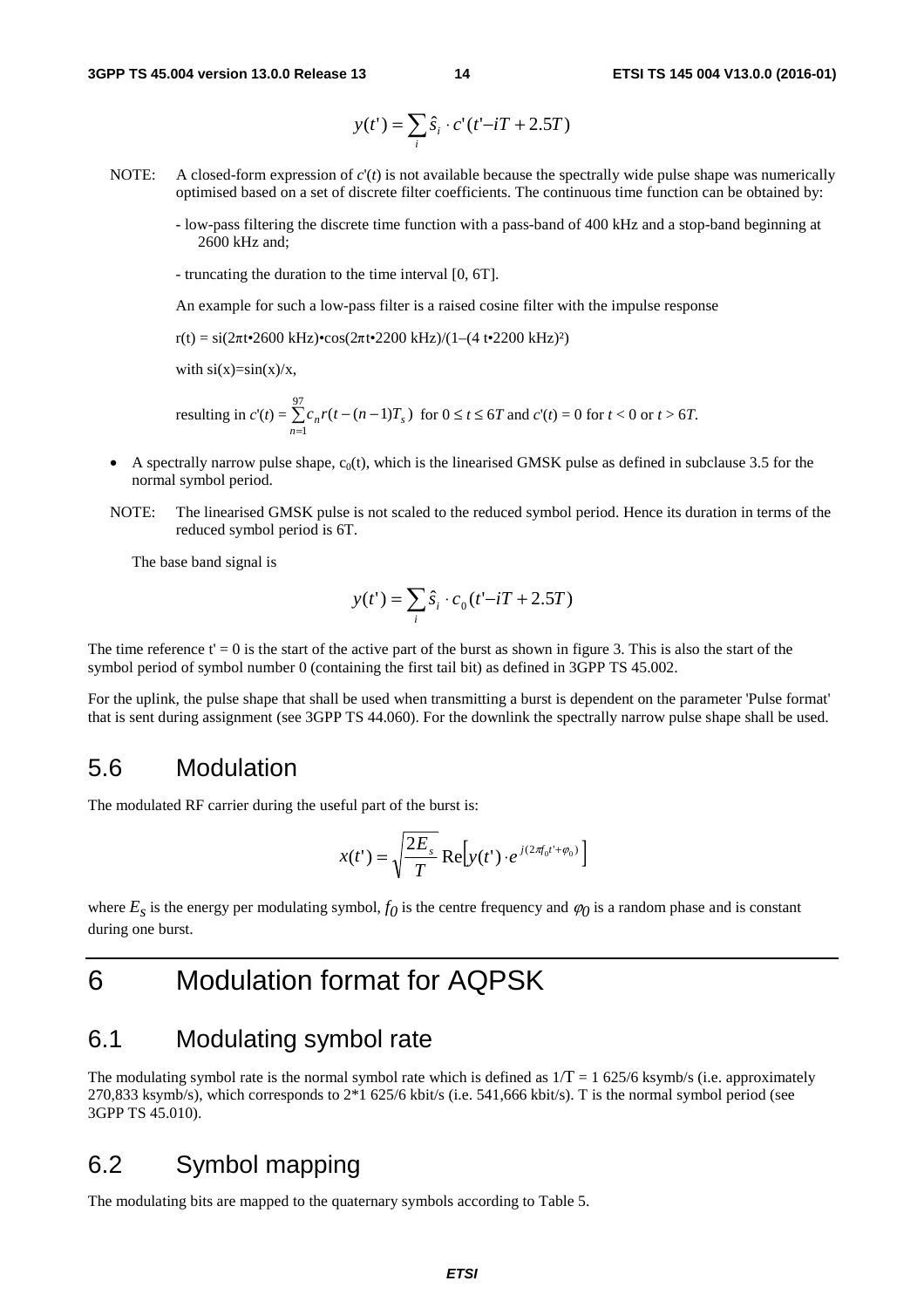| Modulating bits for | AQPSK symbol in polar notation |
|---------------------|--------------------------------|
| $a_i, b_i$          | $S_i$                          |
| (0, 0)              | $e^{j\alpha}$                  |
| (0,1)               | $e^{-j\alpha}$                 |
| (1,0)               | $-e^{-j\alpha}$                |
| (1,1)               | $-e^{j\alpha}$                 |

**Table 5: Mapping between modulating bits and quaternary symbols***.*

This is illustrated in Figure 5.



#### **Figure 5: Mapping of modulating bits to AQPSK symbols**

The ratio of power between the Q and I channels is defined as the Subchannel Power Imbalance Ratio (SCPIR).

The value of the SCPIR is given by

$$
SCPIR = 20 \times \log_{10}(\tan(\alpha))dB.
$$

 $\overline{\phantom{a}}$ 

The value of  $\alpha$  shall be chosen such that  $|SCPIR| \le 10 dB$ .

# 6.3 Start and stop of the burst

Before the first bit of the burst as defined in 3GPP TS 45.002 enters the modulator, the state of the modulator is undefined. Also after the last bit of the burst, the state of the modulator is undefined. The tail symbols (see 3GPP TS 45.002) define the start and the stop of the active and the useful part of the burst as illustrated in Figure 6. Nothing is specified about the actual phase of the modulator output signal outside the useful part of the burst.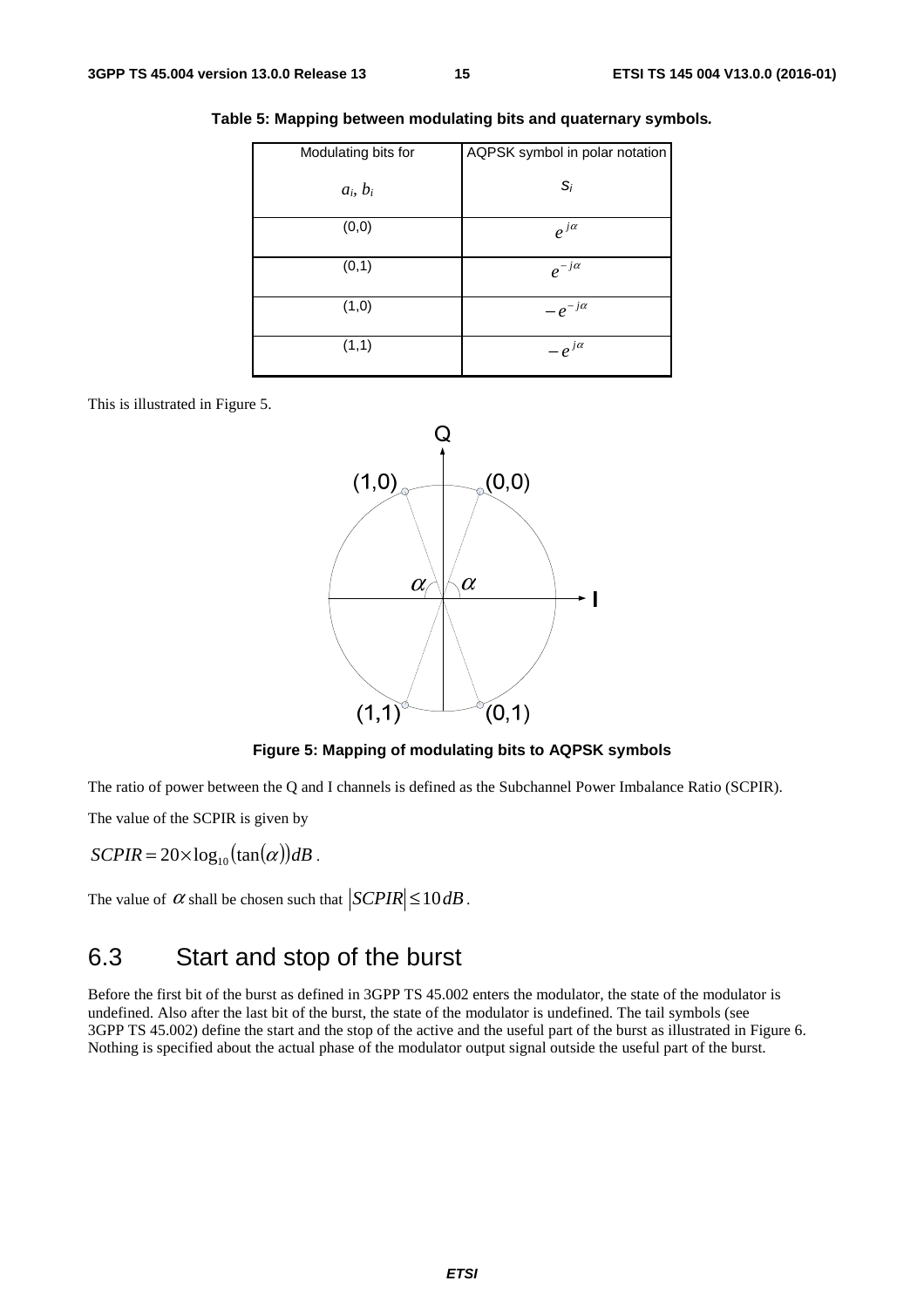

**Figure 6: Relation between active part of burst and tail symbols. For the normal burst (see 3GPP TS 45.001) the useful part lasts for 147 modulating symbols.** 

#### 6.4 Symbol rotation

The symbols are continuously rotated with φ radians per symbol before pulse shaping, where  $\varphi = \pi/2$ . The rotated symbols are defined as

$$
\hat{s}_i = s_i \cdot e^{ji\varphi}
$$

#### 6.5 Pulse shaping

The modulating symbols  $\hat{s}_i$  as represented by Dirac pulses excite the following linear pulse shaping filter:

 $e^{O(t)}$ , which is the linearised GMSK pulse as defined in subclause 3.5 for the normal symbol period.

The base band signal is

$$
y(t') = \sum_{i} \hat{s}_i \cdot c_0(t'-iT + 2T)
$$

The time reference  $t' = 0$  is the start of the active part of the burst as shown in figure 6. This is also the start of the symbol period of symbol number 0 (containing the first tail bit) as defined in 3GPP TS 45.002.

#### 6.6 Modulation

The modulated RF carrier during the useful part of the burst is:

$$
x(t') = \sqrt{\frac{2E_s}{T} \operatorname{Re} \left[ y(t') \cdot e^{j(2\pi f_0 t' + \varphi_0)} \right]}
$$

where  $E_s$  is the energy per modulating symbol,  $f_0$  is the centre frequency and  $\varphi_0$  is a random phase and is constant during one burst.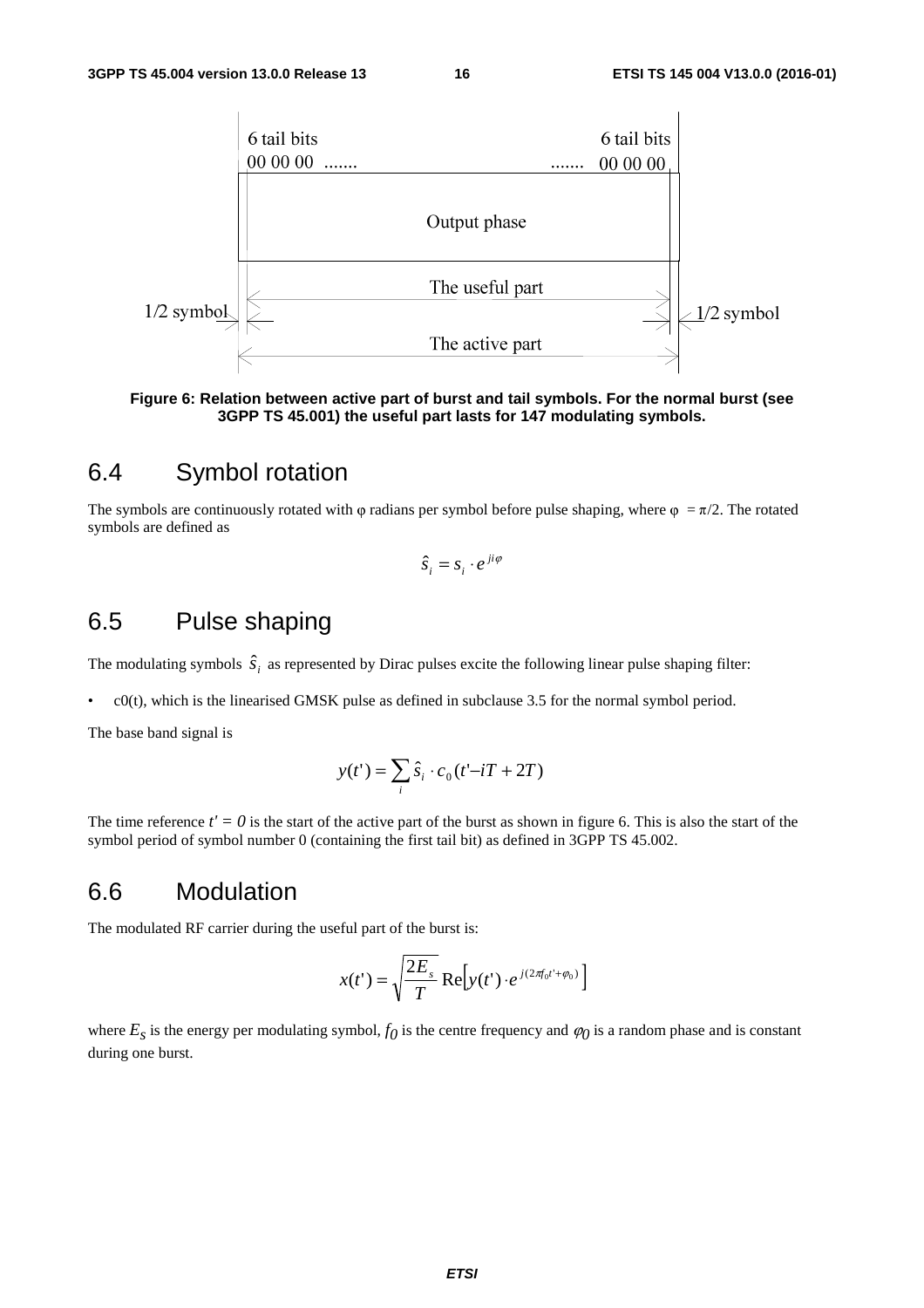# Annex A (normative): Tx filter coefficients for the spectrally wide pulse shape

For an oversampling factor of 16, i.e. 5200 ksamples/s, there are 97 Tx filter coefficients  $c_1$  to  $c_{97}$  for the spectrally wide pulse shape. The coefficients are symmetric to  $c_{49}$ , i.e.  $c_{49-k} = c_{49+k}$ . The coefficients of  $c_1$  to  $c_{49}$  are listed:

 0.00225918460000 0.00419757900000 0.00648420700000 0.00931957020000 0.01259397500000 0.01605878900000 0.01959156100000 0.02292214900000 0.02570190500000 0.02767928100000 0.02852115300000 0.02791904300000 0.02568913000000 0.02166792700000 0.01579963100000 0.00821077000000 -0.00089211394000 -0.01114601700000 -0.02201830600000 -0.03289439200000 -0.04302811700000 -0.05156392200000 -0.05764086800000 -0.06034025400000 -0.05876224400000 -0.05209962100000 -0.03961692000000 -0.02072323500000 0.00496039200000 0.03765364500000 0.07732192300000 0.12369249000000 0.17639444000000 0.23478700000000 0.29768326000000 0.36418213000000 0.43311409000000 0.50316152000000 0.57298225000000 0.64120681000000 0.70645485000000 0.76744762000000 0.82295721000000 0.87187027000000 0.91325439000000 0.94628290000000 0.97030623000000 0.98493838000000 0.99006899000000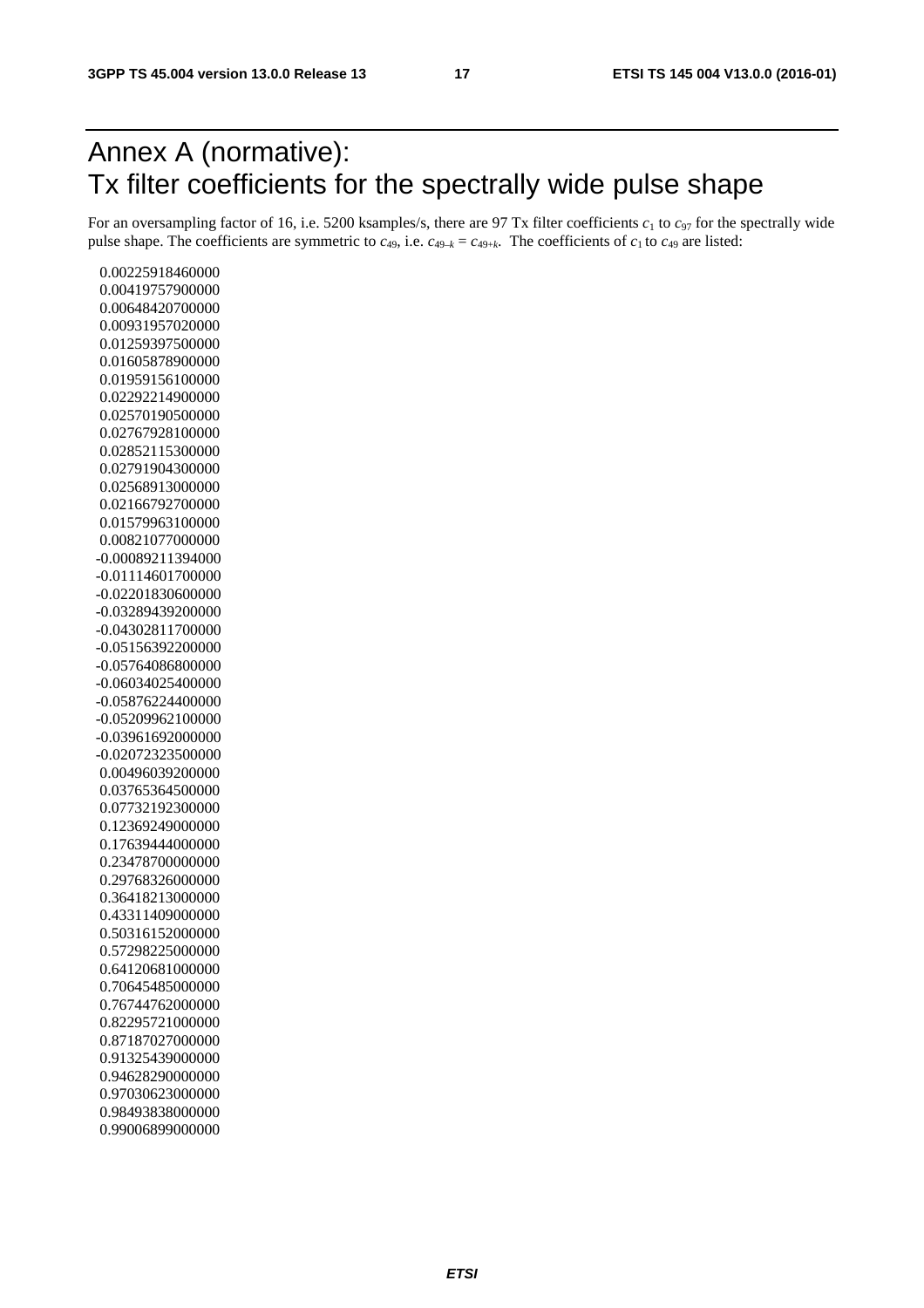# Annex B (informative): Change history

| <b>SMG</b>        | SPEC <sup>1</sup> |       | VERS NEW VE | <b>PHA</b> | <b>SUBJECT</b>                                            |
|-------------------|-------------------|-------|-------------|------------|-----------------------------------------------------------|
| S <sub>27</sub>   | 05.04             | 5.0.1 | 6.0.0       | <b>R97</b> | Conversion to Release 97 EN                               |
| S <sub>28</sub>   | 05.04             | 6.0.0 | 8.0.0       | R99        | Introduction of 8PSK for EDGE                             |
| S <sub>30</sub> b | 05.04             | 8.0.0 | 8.1.0       | R99        | Correction of mistake for range alpha-sub-i in Clause 2.3 |
|                   |                   | 8.1.0 | 8.1.1       |            | Figure 3 replaced (as it was corrupted)                   |
| G03               | 05.04             | 8.1.1 | 8.2.0       | R99        | Correction of symbol period notation                      |
| G04               | 45.004            | 8.2.0 | 4.0.0       | Rel-4      | New version for Release 4                                 |
| G05               | 45.004            | 4.0.0 | 4.1.0       | Rel-4      | Correction of Timing Alignment for GMSK and 8-PSK Signals |

| <b>Change history</b> |      |                 |           |            |                                                           |        |            |
|-----------------------|------|-----------------|-----------|------------|-----------------------------------------------------------|--------|------------|
| <b>Date</b>           | TSG# | <b>TSG Doc.</b> | <b>CR</b> | <b>Rev</b> | Subject/Comment                                           | Old    | <b>New</b> |
| 2001-11               | 07   | GP-012359       | 002       |            | Correction of tail bits for 8PSK normal burst             | 4.1.0  | 4.2.0      |
| 2001-11               | 07   | GP-012372       | 004       |            | Correction of references to relevant 3GPP TSs             | 4.1.0  | 4.2.0      |
| 2001-11               | 07   | GP-012360       | 003       |            | Correction of tail bits for 8PSK normal burst             | 4.2.0  | 5.0.0      |
| 2002-06               | 10   | GP-021436       | 005       |            | Corrections and clean up                                  | 5.0.0  | 5.1.0      |
| 2003-09               |      |                 |           |            | Correction of wrong Release number in the front page      | 5.1.0  | 5.1.1      |
|                       |      |                 |           |            |                                                           |        |            |
| 2005-01               | 23   |                 |           |            | Version for Release 6                                     | 5.1.1  | 6.0.0      |
| 2007-08               | 35   | GP-071544       | 0006      | 2          | Introduction of QPSK, 16QAM and 32QAM for RED HOT         | 6.0.0  | 7.0.0      |
|                       |      |                 |           |            | and HUGE                                                  |        |            |
| 2007-11               | 36   | GP-072015       | 0008      |            | Spectrally wide pulse shape for HUGE B                    | 7.0.0  | 7.1.0      |
| 2008-02               | 37   | GP-080105       | 0009      |            | Spectrally wide pulse shape for HUGE B                    | 7.1.0  | 7.2.0      |
| 2008-08               | 39   | GP-081068       | 0010      |            | Correction of modulating bit rate for 32QAM at the higher | 7.2.0  | 7.3.0      |
|                       |      |                 |           |            | symbol rate                                               |        |            |
| 2008-12               | 40   |                 |           |            | Version for Release 8                                     | 7.3.0  | 8.0.0      |
| 2009-12               | 44   |                 |           |            | Version for Release 9                                     | 8.0.0  | 9.0.0      |
| 2010-05               | 46   | GP-101048       | 0017      |            | Introduction of VAMOS modulation                          | 9.0.0  | 9.1.0      |
| 2011-03               | 49   |                 |           |            | Version for Release 10                                    | 9.1.0  | 10.0.0     |
| 2012-09               | 55   |                 |           |            | Version for Release 11                                    | 10.0.0 | 11.0.0     |
| 2014-09               | 63   |                 |           |            | Version for Release 12 (frozen at SP-65)                  | 11.0.0 | 12.0.0     |
| 2015-12               | 68   |                 |           |            | Version for Release 13 (frozen at SP-70)                  | 12.0.0 | 13.0.0     |